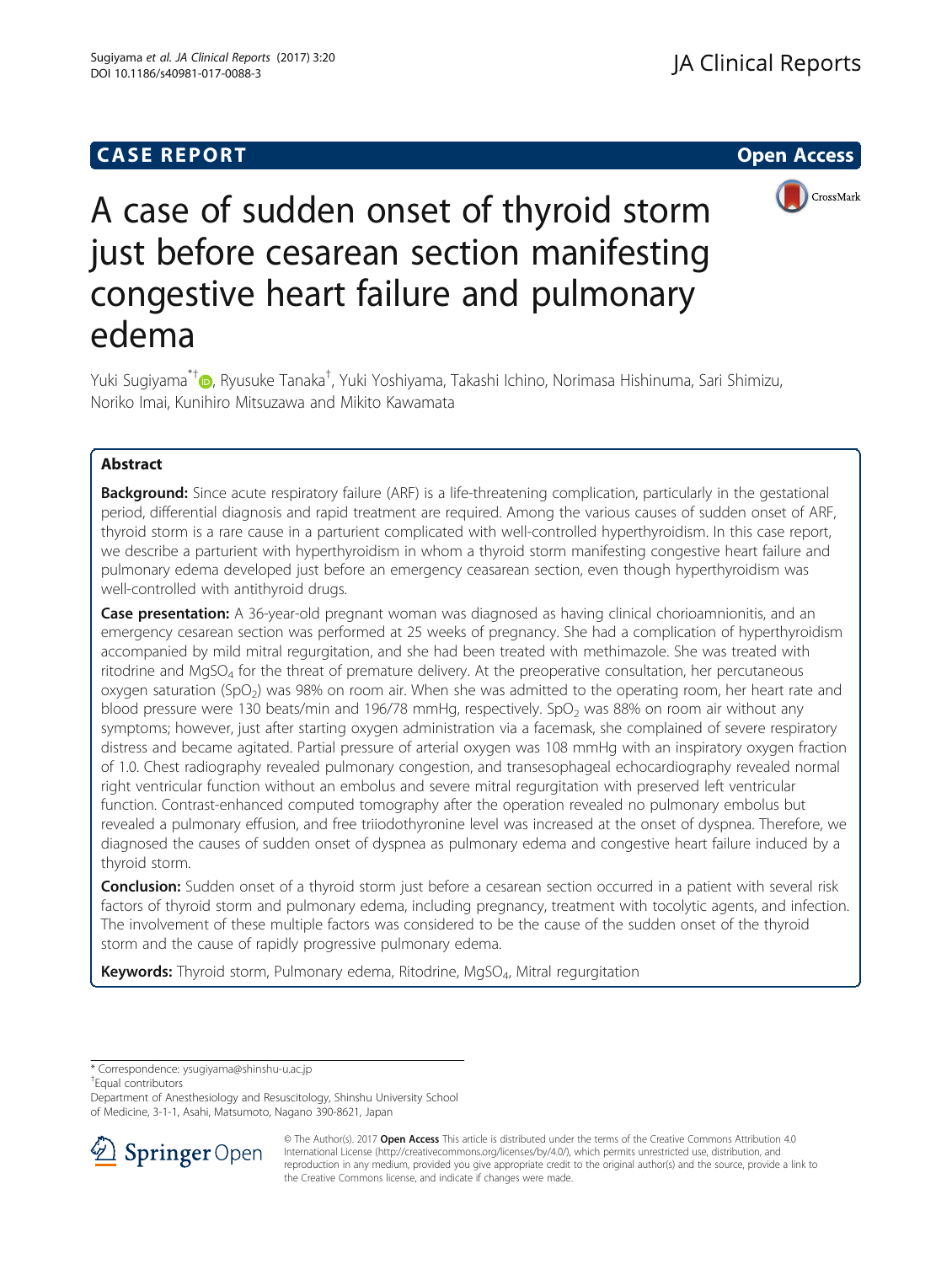### Background

Acute respiratory failure (ARF) during the gestational period is sometimes life-threatening, and early differential diagnosis and rapid treatment are required. Pulmonary edema, pulmonary embolism, and peripartum cardiomyopathy are critically important causes of ARF, and the onset pattern may be useful in making the differential diagnosis. Among these diseases, pulmonary edema is usually considered to have a gradual onset; however, we experienced rapidly progressive pulmonary edema in a parturient complicated with well-controlled hyperthyroidism just before an emergency ceasarean section. The cause of the rapidly progressive pulmonary edema was considered to be sudden onset of a thyroid storm, which is rare, especially in patients with well-controlled hyperthyroidism.

# Case presentation

A 36-year-old pregnant woman was diagnosed as having clinical chorioamnionitis, and an emergency cesarean section was performed at 25 weeks of her second pregnancy. At 16 weeks of gestation, she was diagnosed as having hyperthyroidism for the first time. She presented with proptosis and occasional sweating and palpitations. Her heart rate (HR) and blood pressure (BP) were 100 beats/min and 112/65 mmHg, respectively. Her goiter was visible and palpable. The levels of thyroidstimulating hormone, free triiodothyronine (T3), and free thyroxine (T4) were 0.005 μU/ml (normal range, 0.34–3.5  $\mu$ U/ml), 16.25 pg/ml (2.0–4.0 pg/ml) and 2.62 ng/dl (1.0–2.0 ng/dl), respectively. Although chest radiography revealed no abnormality (Fig. 1a), transthoracic echocardiography revealed mild mitral regurgitation (MR) with tethering (Fig. 1b). Treatment with propylthiouracil (900 mg/day orally) was started. At 22 weeks of gestation, she was admitted to undergo treatment for threatened premature delivery, which started with ritodrine (50  $\mu$ g/min) and MgSO<sub>4</sub> (1.1 g/h) from 23 weeks of gestation. The treatment for hyperthyroidism was switched from propylthiouracil (900 mg/day orally) to methimazole (90 mg/day orally), following the recommendation of guidelines [\[1](#page-4-0), [2\]](#page-4-0). At 24 weeks of gestation, the doses of the tocolytic agents were changed to 42 μg/ min for ritodrine and 1.6  $g/h$  for MgSO<sub>4</sub>. Her thyroid hormone level was evaluated every week. One day before the surgery, free T3 level was 5.63 pg/mL and free T4 level was 2.38 ng/dL. The methimazole dose was then reduced to 60 mg/day.

At 25 weeks and 0 days of gestation, an emergency cesarean section was performed since she developed fever with body temperature of up to 39 °C and clinical signs of infection and was diagnosed as having clinical chorioamnionitis. At the preoperative consultation on the day of surgery, HR was 100 beats/min and BP was



abnormality. b Four-chamber view of a transthoracic echocardiogram showing mild mitral regurgitation with tethering

122/78 mmHg. She did not complain of respiratory distress, and percutaneous oxygen saturation  $(SpO<sub>2</sub>)$  was 98% in room air. The fetus was in good condition. Therefore, we planned a cesarean section under combined spinal-epidural anesthesia (CSEA).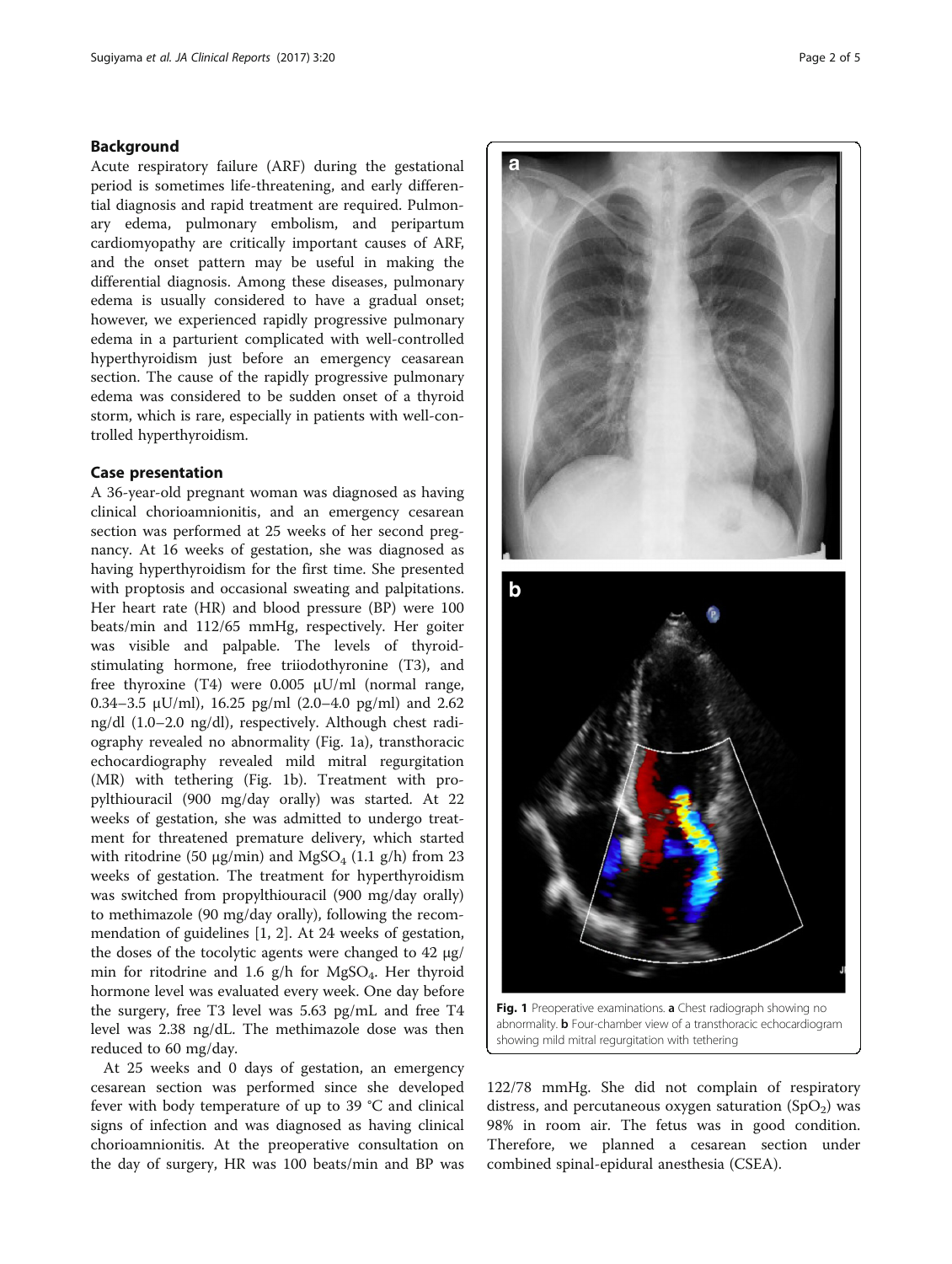During transfer from the ward to the operating room, her vital signs were not monitored. Thirty minutes after preoperative consultation, she could move from the stretcher to the operating table by herself without any problem and without any complaint of dyspnea, and then we started monitoring her vital signs. HR, BP, and  $SpO<sub>2</sub>$  were 130 beats/min, 196/78 mmHg, and 88% on room air, respectively. Thus, oxygen was immediately administered at 10 L/min via a facemask. Just after that, she complained of severe respiratory distress and became agitated.  $SpO<sub>2</sub>$  was 92% with 10 L/min oxygen administration. An arterial catheter was inserted, and arterial blood gas analysis revealed partial pressure of arterial oxygen (PaO<sub>2</sub>) of 108 mmHg, partial pressure of carbon dioxide of 24.2 mmHg, and pH of 7.513 with a fraction of inspiratory oxygen (FiO<sub>2</sub>) of 1.0. Chest radiography revealed bilateral pulmonary congestion (Fig. 2a). Examination by transthoracic echocardiography was impossible because the patient was struggling against dyspnea and she was unable to maintain a stable position. Mask-assisted ventilation was inadequate for the same reason, although oxygenation continued to exacerbate. To improve her respiratory status, we decided to sedate her as soon as possible, and we therefore changed the anesthesia plan from CSEA to general anesthesia. Twenty minutes after entering the operating room, rapid sequence induction was attempted with 120 mg of propofol and 80 mg of rocuronium. Simultaneously with the inhibition of spontaneous breathing,  $SpO<sub>2</sub>$  rapidly decreased to 75%, requiring assisted mask ventilation. One minute later, her trachea was intubated, and the cesarean section was started. Her  $SpO<sub>2</sub>$ increased to 100% with  $FiO<sub>2</sub>$  of 1.0, and a male baby was delivered 3 min after the start of surgery. His Apgar score was 5 at 1 min and 7 at 5 min. She was ventilated via volume-controlled ventilation, at a tidal volume of 6–8 ml/kg, peak inspiratory pressure of less than 30  $cmH<sub>2</sub>O$  and positive end-expiratory pressure of 5–7  $cmH<sub>2</sub>O$  in accordance with a lung protective strategy.

After parturition, transesophageal echocardiography was immediately performed by a cardiologist and revealed normal right ventricular function without an embolus and severe MR with preserved left ventricular function (ejection fraction >60%) (Fig. 2b). Within 30 min after the start of surgery, HR and BP gradually decreased from 130 to 110 beats/min and from 196/78 to 110/55 mmHg, respectively. Consistent with the decrease in BP, the MR gradually improved and the PaO<sub>2</sub>/FiO<sub>2</sub> ratio increased to 187.

After the operation, contrast-enhanced computed tomography (CT) was performed and revealed no pulmonary embolus, but pulmonary effusion was present. Laboratory data obtained immediately after the dyspnea showed the following values with their normal ranges:



showing cardiac enlargement and bilateral pulmonary infiltration. **b** Four-chamber view of a transesophageal echocardiogram showing severe mitral regurgitation

D-dimer, 5.3 μg/mL (<1 μg/ml); N-terminal B-type natriuretic peptide (NT-pro BNP) 616.7 pg/mL (<125 pg/ mL); zinc coproporphyrin-1,  $\langle 1 \text{ pmol/mL } ( \langle 1.6 \text{ pmol} \rangle )$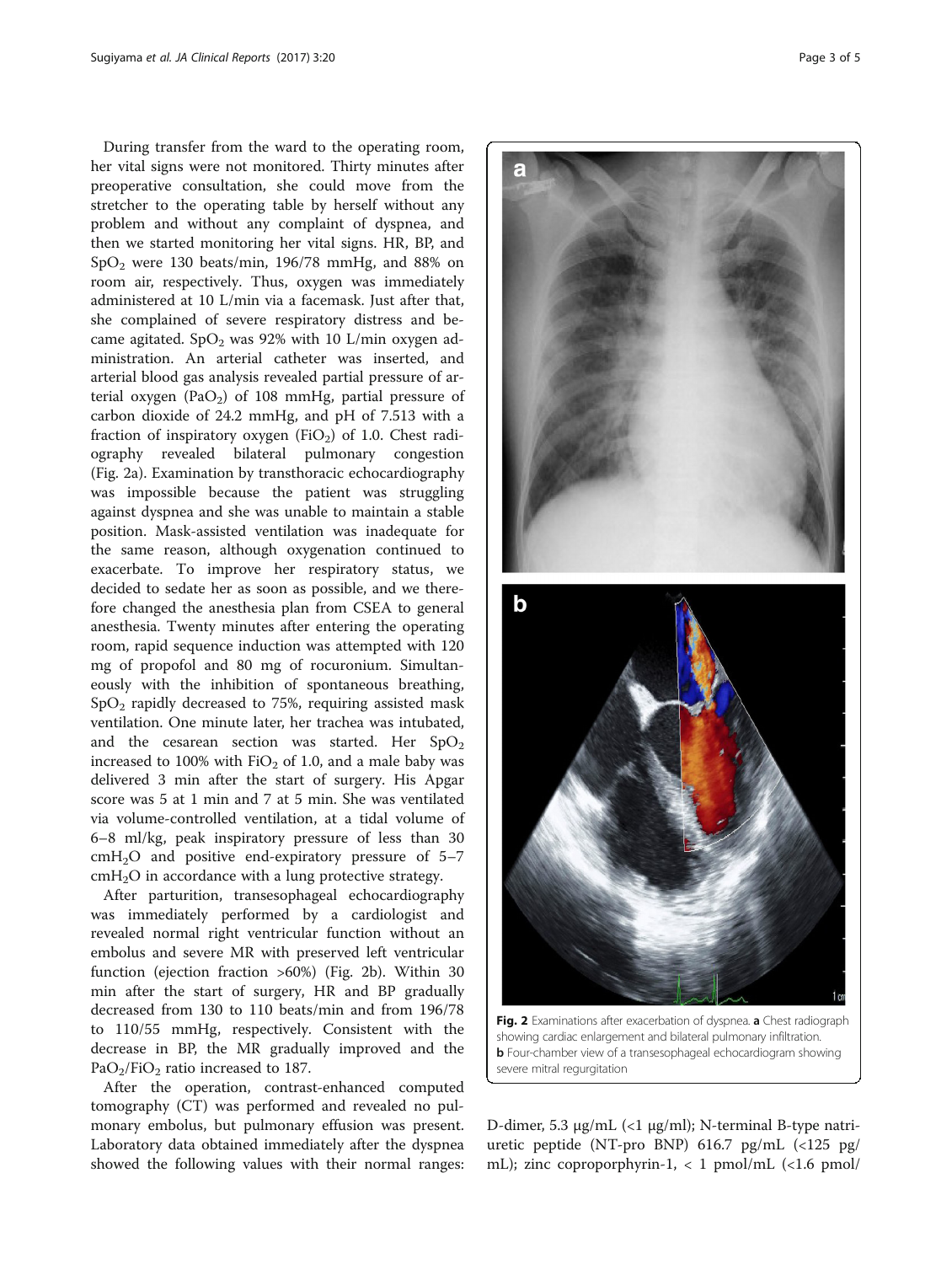mL); and sialyl-Tn antigen, 20 U/mL (<46 IU/mL). Free T3 level was 8.98 pg/mL and free T4 level was 2.28 ng/ dL. She was transferred to the intensive care unit and treated with intermittent administration of furosemide at 10 mg. Her oxygenation gradually improved and her trachea was extubated on postoperative day 1. At the postoperative interview, she said that she had a paniclike feeling in the operating room. She was discharged from the intensive care unit on postoperative day 1. On postoperative day 7, transthoracic echocardiography revealed that the MR was trivial. Her clinical course was uneventful thereafter, and she was discharged on postoperative day 11, continuing methimazole therapy at 20 mg/day.

# Discussion

This case shows the importance of a thyroid storm as a differential diagnosis of ARF, even if respiratory symptoms rapidly progresses. In pregnancy, ARF can be caused by various diseases, and both echocardiography and contrast-enhanced CT are indispensable for a definite diagnosis. We could not examine her via transthoracic echocardiography before general anesthesia because the patient was struggling against dyspnea and she was unable to maintain a stable position; however, if possible, it is better to make the diagnosis before general anesthesia. In our situation, we considered that general anesthesia could improve her respiratory condition and a rapid diagnosis could be reached via transesophageal echocardiography.

We initially assumed that the cause of ARF was pulmonary embolism because of its sudden onset; however, intraoperative transesophageal echocardiography revealed no right ventricular load and preserved left ventricular function. In addition, postoperative contrastenhanced CT and laboratory examination revealed no evidence of pulmonary embolism. From these findings, the cause of ARF in this case was considered to be pulmonary edema induced by congestive heart failure resulting from exacerbated MR caused by tachycardia and increase of afterload.

The prevalence of pulmonary edema in pregnant women has been reported to be 0.08%, and preeclampsia, congestive heart failure, hyperthyroidism, administration of tocolytic agents, and fluid overload are known to be major causes of pulmonary edema [\[3](#page-4-0), [4](#page-4-0)]. Hyperthyroidism occurs in 0.2% of pregnant women [[3](#page-4-0)] and is frequently accompanied by MR. A report showed that moderate MR was present in 13% of patients with hyperthyroidism [\[5](#page-4-0)]. Papillary muscle dysfunction has been proposed as the possible mechanism of MR complicated with hyperthyroidism, and MR is curable after treatment of the hyperthyroidism [[5\]](#page-4-0). At diagnosis, our patient's thyroid hormone levels were high (16.25 pg/mL for free T3 and 2.62 ng/dL for free T4), and mild MR appeared as a complication. Thus, treatment was started, and her thyroid hormone levels were lowered to the recommended levels [\[1, 2](#page-4-0)] on the day before surgery. However, free T3 level was increased at the onset of dyspnea, and other symptoms such as agitation, tachycardia, and congestive heart failure were present. We therefore considered that rapidly progressive pulmonary edema was caused by sudden onset of a thyroid storm.

A thyroid storm is often triggered by severe physical or mental stress. Criteria for the diagnosis of thyroid storm are (1) presence of thyrotoxicosis (elevated free T3 and/or thyroxine T4 levels) and at least one central nervous system (CNS) manifestation plus one of the following: fever (38 °C or higher), tachycardia (130 beats/min or faster), congestive heart failure, or gastrointestinal/hepatic manifestations, or (2) presence of thyrotoxicosis and three or more of the manifestations just listed other than CNS manifestations [[6\]](#page-4-0). In our case, it was difficult to determine whether the symptoms (fever, tachycardia, agitation, congestive heart failure) were caused by a thyroid storm or were simply symptoms of underlying diseases that are possibly triggered by a thyroid storm. In such a situation, the symptoms should be regarded as secondary to thyroid storm [\[6](#page-4-0)]; therefore, a thyroid storm occurred in this case and it was considered to be mainly triggered by infection. Drugs used for treatment of a thyroid storm to lower thyroid hormones are antithyroid drugs, inorganic iodine, and bile acid sequestrants, and other drugs to control the systemic manifestations are β-blockers, glucocorticoids, and acetaminophen [\[7\]](#page-4-0). Although we did not use these drugs for systemic manifestations because the vital signs and oxygenation improved without these drugs, it might have been better to use these drugs.

There are many case reports on thyroid storm [\[3](#page-4-0), [8](#page-4-0)–[14](#page-4-0)]. However, the clinical features described in those reports are different from the case reported here based on the following points. First, hyperthyroidism had been treated and controlled during pregnancy in our patient [\[3](#page-4-0), [8, 9](#page-4-0)]. Second, acute pulmonary edema rapidly developed just before anesthetic induction; our patient had not received any anesthetic or undergone a surgical procedure [\[10, 14](#page-4-0)]. Third, our patient did not suffer from either cardiac failure or lethal arrhythmia. These clinical features of the thyroid storm that our patient experienced have not been described in previous reports [\[8](#page-4-0), [9](#page-4-0), [11](#page-4-0)–[13\]](#page-4-0). Thus, we thought that other exacerbating factors might have played pivotal roles in the sudden manifestation of the symptoms of a thyroid storm and rapidly progressive pulmonary edema.

Ritodrine as a β-adrenergic agonist and  $MgSO<sub>4</sub>$  were simultaneously used as tocolytic therapy at low doses; the recommended dose for ritodrine is 50–150 μg/min